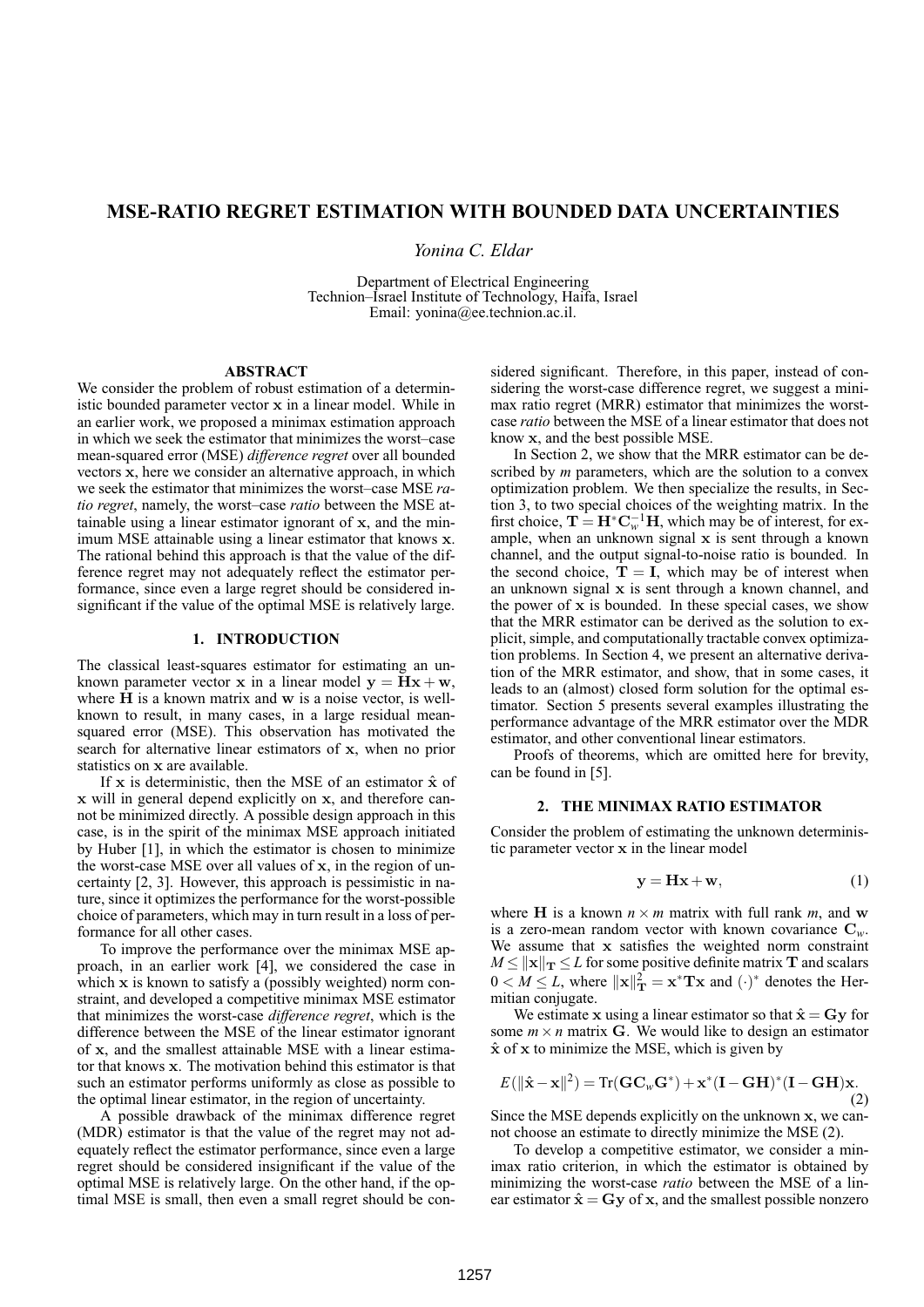MSE attainable using any estimator of the form  $\hat{\mathbf{x}} = \mathbf{G}(\mathbf{x})\mathbf{y}$ where x is assumed to be known, so that G can depend explicitly on x. Since we are restricting ourselves to estimators of the form  $\hat{\mathbf{x}} = \mathbf{G}\mathbf{v}$ , even in the case in which x is known, we cannot in general achieve zero MSE (unless  $x = 0$ ).

It was shown in [4] that for known x the optimal estimator is given by  $\hat{\mathbf{x}} = \mathbf{G}(\mathbf{x})\mathbf{v}$ , where

$$
\mathbf{G}(\mathbf{x}) = \frac{1}{1 + \mathbf{x}^* \mathbf{H}^* \mathbf{C}_w^{-1} \mathbf{H} \mathbf{x}} \mathbf{x} \mathbf{x}^* \mathbf{H}^* \mathbf{C}_w^{-1},
$$
 (3)

and the smallest possible MSE is

$$
MSE^{o} = \frac{\mathbf{x}^{*}\mathbf{x}}{1 + \mathbf{x}^{*}\mathbf{H}^{*}\mathbf{C}_{w}^{-1}\mathbf{H}\mathbf{x}}.
$$
 (4)

Thus, we seek the matrix G that is the solution to the problem

$$
\min_{\mathbf{G}} \max_{M^2 \le \mathbf{x}^* \mathbf{T} \mathbf{x} \le L^2} \frac{E(||\mathbf{G}\mathbf{y} - \mathbf{x}||^2)}{\text{MSE}^o},\tag{5}
$$

where  $MSE^{o}$  is given by (4).

For analytical tractability, we restrict our attention to weighting matrices **T** such that **T** and  $\mathbf{H}^* \mathbf{C}_w^{-1} \mathbf{H}$  have the same eigenvector matrix. Thus, if  $\mathbf{H}^* \mathbf{C}_w^{-1} \mathbf{H}$  has an eigendecomposition  $\mathbf{H}^* \mathbf{C}_w^{-1} \mathbf{H} = \mathbf{V} \Sigma \mathbf{V}^*$  where  $\mathbf{V}$  is a unitary matrix and  $\Sigma$  is a diagonal matrix, then  $T = V\Lambda V^*$  for some diagonal matrix Λ. Theorem 1 below establishes the general form of the solution to  $(5)$  for any such **T**.

**Theorem 1** *Let* x *denote the unknown deterministic vector in the model*  $y = Hx + w$ *, where*  $H$  *is a known*  $n \times m$  *matrix with rank m, and* w *is a zero-mean random vector with covariance*  ${\bf C}_w$ . Let  ${\bf H}^*{\bf C}_w^{-1}{\bf H}={\bf V}\Sigma{\bf V}^*$  where  ${\bf V}$  is a unitary matrix and  $\Sigma$  *is an m*  $\times$  *m* diagonal matrix with diagonal elements  $\sigma_i > 0$ *and let*  $T = V\Lambda V^*$  *where*  $\Lambda$  *is an m*  $\times$  *m diagonal matrix with diagonal elements*  $\lambda_i > 0$ *. Then the solution to the problem* 

$$
\min_{\hat{\mathbf{x}} = \mathbf{G}\mathbf{y}} \max_{M \leq \|\mathbf{x}\| \mathbf{T} \leq L} \frac{E(\|\hat{\mathbf{x}} - \mathbf{x}\|^2)}{\min_{\hat{\mathbf{x}} = \mathbf{G}(\mathbf{x})\mathbf{y}} E(\|\hat{\mathbf{x}} - \mathbf{x}\|^2)}
$$

*has the form*

$$
\hat{\mathbf{x}} = \mathbf{V} \mathbf{D} \mathbf{V}^* (\mathbf{H}^* \mathbf{C}_w^{-1} \mathbf{H})^{-1} \mathbf{H}^* \mathbf{C}_w^{-1} \mathbf{y},
$$

*where* D *is an m*×*m diagonal matrix with diagonal elements di which are the solution to the convex optimization problem*

$$
(\Gamma): \min_{\gamma,d_i} \left\{ \gamma : \max_{\mathbf{s} \in \mathscr{S}} \left\{ \sum_{i=1}^m (1-d_i)^2 s_i - \gamma \frac{\sum_{i=1}^m s_i}{1 + \sum_{i=1}^m \sigma_i s_i} \right\} + \sum_{i=1}^m \frac{d_i^2}{\sigma_i} \le 0 \right\},\tag{6}
$$

*with*

$$
\mathscr{S} = \left\{ \mathbf{s} \in \mathcal{R}^m, \mathbf{s} \ge 0 \left| \sum_{i=1}^m \lambda_i s_i = M^2 \text{ or } \sum_{i=1}^m \lambda_i s_i = L^2 \right. \right\}.
$$
 (7)

Theorem 1 reduces the problem of minimizing the ratio regret to the simpler optimization problem (6). As we show in Sections 3.1 and 3.2, for certain choices of T, the problem can be further simplified. In Section 4 we consider a general method for solving (6) that exploits its connection with a related convex optimization problem. We then demonstrate, in Section 4.1, that in some cases this approach can lead to further insight into the MRR estimator.

## **3. MRR ESTIMATOR FOR SOME CHOICES OF** T

# **3.1** MRR Estimator For  $T = H^*C_w^{-1}H$

We first consider the case in which  $\mathbf{T} = \mathbf{H}^* \mathbf{C}_w^{-1} \mathbf{H}$ , so that the eigenvalues  $\lambda_i$  of **T** are equal to the eigenvalues  $\sigma_i$  of  $\mathbf{H}^* \mathbf{C}_{w}^{-1} \mathbf{H}$ . The MRR estimator in this case is given by the following theorem.

**Theorem 2** *Let* x *denote the unknown deterministic vector in the model*  $y = Hx + w$ *, where*  $H$  *is a known*  $n \times m$  *matrix with rank m, and* w *is a zero-mean random vector with covariance*  $\mathbf{C}_w$ . Let  $\mathbf{H}^* \mathbf{C}_w^{-1} \mathbf{H} = \mathbf{V} \Sigma \mathbf{V}^*$  where **V** is a unitary matrix *and* Σ *is an m* × *m diagonal matrix with diagonal elements*  $\sigma_1 \geq \ldots \geq \sigma_m > 0$ . Then the solution to the problem

$$
\min_{\hat{\mathbf{x}} = \mathbf{G}\mathbf{y}} \max_{M \le ||\mathbf{x}||_{\mathbf{T}} \le L} \frac{E(||\hat{\mathbf{x}} - \mathbf{x}||^2)}{\min_{\hat{\mathbf{x}} = \mathbf{G}(\mathbf{x})\mathbf{y}} E(||\hat{\mathbf{x}} - \mathbf{x}||^2)}
$$

 $with \mathbf{T} = \mathbf{H}^* \mathbf{C}_w^{-1} \mathbf{H}$  *is given by* 

$$
\hat{\mathbf{x}} = \mathbf{V} \mathbf{D} \mathbf{V}^* (\mathbf{H}^* \mathbf{C}_w^{-1} \mathbf{H})^{-1} \mathbf{H}^* \mathbf{C}_w^{-1} \mathbf{y},
$$

*where*  $\bf{D}$  *is an*  $m \times m$  *diagonal matrix with diagonal elements di that are the solution to*

$$
\min_{\gamma,d_i,y,z} \left\{\n\begin{array}{c}\nL^2y + \sum_{i=1}^m \frac{d_i^2}{\sigma_i} \leq 0 \\
\frac{1}{\sigma_i} \left( (1-d_i)^2 - \frac{\gamma}{1+L^2} \right) \leq y, \quad 1 \leq i \leq m \\
L^2y + \sum_{i=1}^m \frac{d_i^2}{\sigma_i} \leq 0 \\
\frac{1}{\sigma_i} \left( (1-d_i)^2 - \frac{\gamma}{1+L^2} \right) \leq y, \quad 1 \leq i \leq m \\
M^2z + \sum_{i=1}^m \frac{d_i^2}{\sigma_i} \leq 0 \\
\frac{1}{\sigma_i} \left( (1-d_i)^2 - \frac{\gamma}{1+M^2} \right) \leq z, \quad 1 \leq i \leq m\n\end{array}\n\right\}.
$$

#### **3.2 MRR Estimator For** T = I

Theorem 3 below considers the MRR estimator for  $T = I$ .

**Theorem 3** *Let* x *denote the unknown deterministic vector in the model*  $y = Hx + w$ *, where*  $H$  *is a known*  $n \times m$  *matrix with rank m, and* w *is a zero-mean random vector with covariance*  $\mathbf{C}_w$ . Let  $\mathbf{H}^* \mathbf{C}_w^{-1} \mathbf{H} = \mathbf{V} \Sigma \mathbf{V}^*$  where **V** is a unitary matrix *and* Σ *is an m* × *m diagonal matrix with diagonal elements*  $\sigma_1 \geq \ldots \geq \sigma_m > 0$ . Then the solution to the problem

$$
\min_{\hat{\mathbf{x}} = \mathbf{G}\mathbf{y}} \max_{M \le ||\mathbf{x}|| \le L} \frac{E(||\hat{\mathbf{x}} - \mathbf{x}||^2)}{\min_{\hat{\mathbf{x}} = \mathbf{G}(\mathbf{x})\mathbf{y}} E(||\hat{\mathbf{x}} - \mathbf{x}||^2)}
$$

*has the form*

$$
\hat{\mathbf{x}} = \mathbf{V} \mathbf{D} \mathbf{V}^* (\mathbf{H}^* \mathbf{C}_w^{-1} \mathbf{H})^{-1} \mathbf{H}^* \mathbf{C}_w^{-1} \mathbf{y},
$$

*where* D *is an m*×*m diagonal matrix with diagonal elements di that are the solution to*

$$
\min_{\gamma, d_i, \mu, \lambda, \zeta, \eta} \left\{ \gamma : \begin{array}{c} -2L\sqrt{\mu\gamma} + \mu + L^2\lambda + \sum_{i=1}^m \frac{d_i^2}{\sigma_i} \le 0 \\ (1 - d_i)^2 + \sigma_i\mu \le \lambda, \quad 1 \le i \le m \\ \mu \ge 0 \\ -2M\sqrt{\zeta\gamma} + \zeta + M^2\eta + \sum_{i=1}^m \frac{d_i^2}{\sigma_i} \le 0 \\ (1 - d_i)^2 + \sigma_i\zeta \le \eta, \quad 1 \le i \le m \\ \zeta \ge 0. \end{array} \right\}
$$

.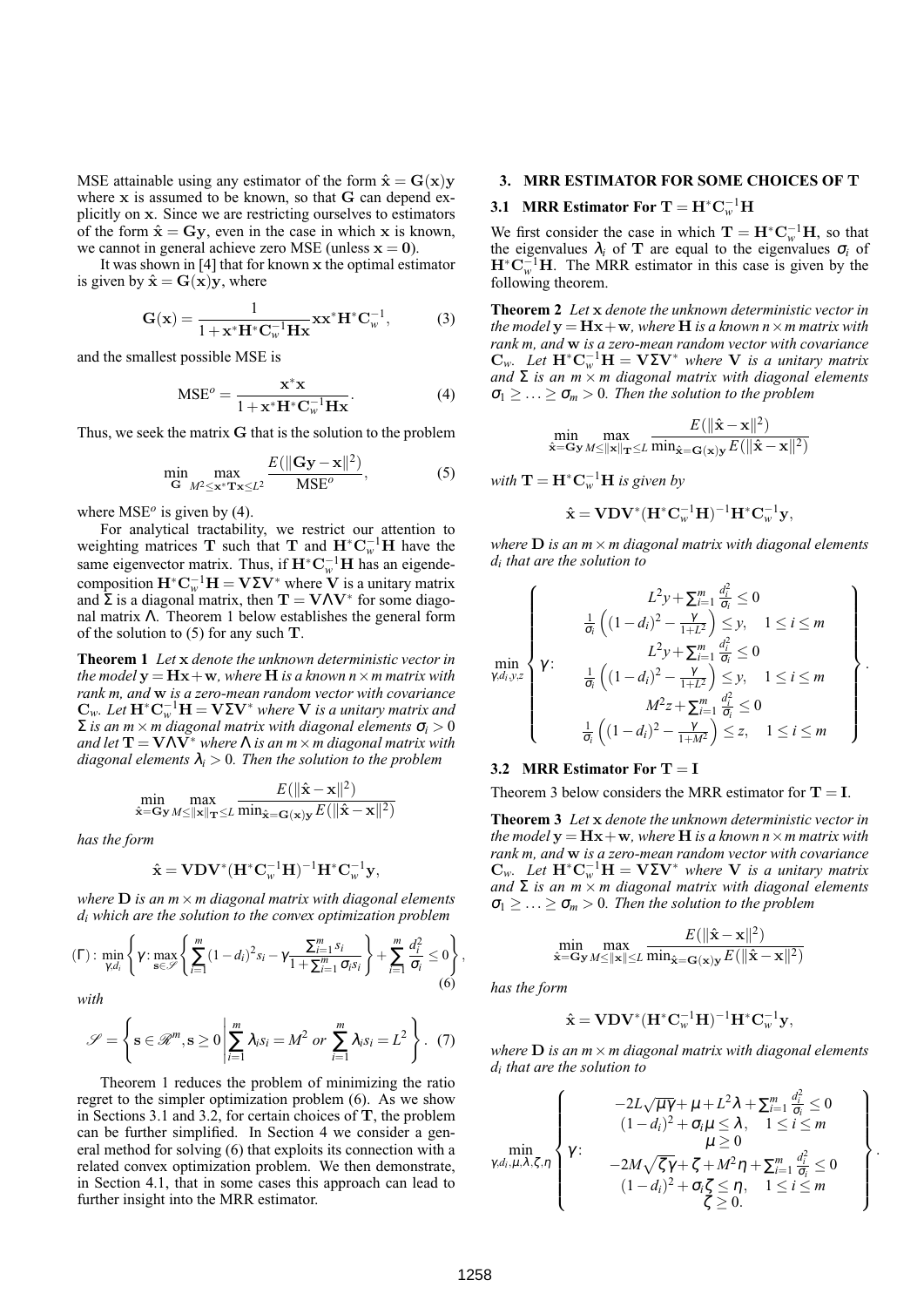*If in addition*  $M = L$ , then the elements  $d_i$  are given by

$$
d_i = \begin{cases} 1 - \sqrt{\lambda - \sigma_i \mu}, & i \leq k; \\ 0, & i \geq k+1, \end{cases}
$$

*with*  $k = \arg \min \gamma_i, \mu = \mu_k$  *and*  $\lambda = \lambda_k$ . Here  $\gamma_i, \mu_i, \lambda_i, 1 \leq i \leq k$ *m are the optimal solutions to the problem* (Γ*i*) *given by*

$$
(\Gamma_i): \min_{\gamma,\mu,\lambda} \left\{\gamma: \begin{array}{c} -2L\sqrt{\mu\gamma}+\mu+L^2\lambda+\sum_{j=1}^i\frac{\left(1-\sqrt{\lambda-\sigma_j\mu}\right)^2}{\sigma_j} \leq 0\\ \gamma\mu\leq \lambda \leq 1+\sigma_i\mu\\ \mu\geq 0\\ \text{if } i < m \text{ then } \lambda \geq 1+\sigma_{i+1}\mu \end{array}\right\}
$$

### **4. ALTERNATIVE DERIVATION**

In this section, we develop further insight into the MRR estimator, by developing an alternative formulation of the estimator. In particular, we show that the MRR estimator of Theorem 1 with  $d_i$  given as the solution to the problem  $(Γ)$  of (6), can be determined by first solving the simpler problem

$$
\textbf{(Φ)}:\min_{t,d_i}\left\{t:\max_{\mathbf{s}\in\mathcal{S}}\left\{\sum_{i=1}^m(1-d_i)^2s_i-\gamma\frac{\sum_{i=1}^ms_i}{1+\sum_{i=1}^m\sigma_is_i}\right\}+\sum_{i=1}^m\frac{d_i^2}{\sigma_i}\leq t\right\},\tag{8}
$$

where  $\mathscr S$  is given by (7) and  $\gamma > 1$  is fixed. Note, that ( $\Phi$ ) is equivalent to

$$
\min_{d_i} \left\{ \max_{\mathbf{s} \in \mathscr{S}} \left\{ \sum_{i=1}^m (1 - d_i)^2 s_i - \gamma \frac{\sum_{i=1}^m s_i}{1 + \sum_{i=1}^m \sigma_i s_i} \right\} + \sum_{i=1}^m \frac{d_i^2}{\sigma_i} \right\},\tag{9}
$$

which has one less variable than the problem  $(Γ)$  of  $(6)$ .

Let  $\hat{t}(\gamma)$  denote the optimal value of *t* in the problem ( $\Phi$ ) of (8), and let  $\hat{\gamma}$  be the unique value of  $\gamma \geq 1$  such that  $\hat{t}(\gamma) = 0$ (as we show below in Proposition 1, such a  $\gamma$  always exists, and is unique). Then, denoting by  $\hat{d}_i$  the optimal value of  $d_i$  in the problem ( $\Phi$ ) with  $\gamma = \hat{\gamma}$ , we now show that  $\hat{d}_i$  and  $\hat{\gamma}$  are the optimal solutions to the problem ( $\Gamma$ ) of (6): Since  $\hat{d}_i$  and  $\hat{\gamma}$  are feasible for  $(\Phi)$  with  $t = 0$ , they are also feasible for  $(\Gamma)$ . Now suppose, conversely, that there exists feasible  $d_i$  and  $\gamma < \hat{\gamma}$  for (Γ). It then follows that  $\hat{t}(γ) ≤ 0$ . But since  $\hat{t}(γ)$  is decreasing in  $\gamma$  and  $\gamma < \hat{\gamma}$ , we have that  $\hat{t}(\gamma) \geq \hat{t}(\hat{\gamma}) = 0$ , from which we conclude that  $\hat{t}(\gamma) = 0$ , which is a contradiction since  $\hat{\gamma}$  is the *unique* value for which  $\hat{t}(\gamma) = 0$ . Therefore, to solve (Γ) we may first solve the simpler problem ( $\Phi$ ), and then find  $\hat{\gamma}$  by a simple line search, for example using bisection. Specifically, we may start by choosing  $\gamma = 1$ . For each choice of  $\gamma$  we compute  $\hat{t}(\gamma)$ . If  $\hat{t}(\gamma) > 0$ , then we increase  $\gamma$ , and if  $\hat{t}(\gamma) < 0$ , then we decrease  $\gamma$ , continuing until  $\hat{t}(\gamma) = 0$ . Due to the continuity and monotonicity properties of  $\hat{t}(\gamma)$ , established in Proposition 1 below, the algorithm is guaranteed to converge.

**Proposition 1** Let  $\hat{t}(\gamma)$  denote the optimal value of t in the *problem* (Φ) *of (8). Then*

- *l*.  $\hat{t}(\gamma)$  *is continuous in* γ*;*
- 2.  $\hat{t}(\gamma)$  *is strictly decreasing in* γ*;*
- *3. there is a unique value of*  $\gamma$  *for which*  $\hat{t}(\gamma) = 0$ *.*

Thus, instead of solving the problem  $(\Gamma)$  of (6), we may solve the problem  $(\Phi)$  of  $(8)$ , which in some cases may provide more insight into the solution. To illustrate the possible advantage of this approach, in the next section we consider the case in which  $\mathbf{T} = \mathbf{H}^* \mathbf{C}_w^{-1} \mathbf{H}$  and  $L = M$ , and show that this approach leads to new insight into the optimal solution.

# **4.1** Alternative Derivation For  $T = H^*C_w^{-1}H$

By exploiting the connection between problems (6) and (8) for  $\mathbf{T} = \mathbf{H}^* \widetilde{\mathbf{C}}_w^{-1} \mathbf{H}$  and  $L = M$ , we now show that the MRR estimator can be expressed in terms of two parameters, which can be found using an inner and outer line search algorithm.

**Theorem 4** *Let* x *denote the unknown deterministic vector in the model*  $y = Hx + w$ *, where*  $H$  *is a known*  $n \times m$  *matrix with rank m, and* w *is a zero-mean random vector with covariance*  $\mathbf{C}_w$ . Let  $\mathbf{H}^* \mathbf{C}_w^{-1} \mathbf{H} = \mathbf{V} \Sigma \mathbf{V}^*$  *where* **V** *is a unitary matrix and*  $\Sigma$  *is an m*  $\times$  *m diagonal matrix with diagonal elements*  $\sigma_1$  > ... >  $\sigma_m$  > 0. Then the solution to the problem

$$
\min_{\hat{\mathbf{x}} = \mathbf{G}\mathbf{y}} \max_{\|\mathbf{x}\|_{\mathbf{T}} = L} \frac{E(\|\hat{\mathbf{x}} - \mathbf{x}\|^2)}{\min_{\hat{\mathbf{x}} = \mathbf{G}(\mathbf{x})\mathbf{y}} E(\|\hat{\mathbf{x}} - \mathbf{x}\|^2)}
$$

 $with \mathbf{T} = \mathbf{H}^* \mathbf{C}_w^{-1} \mathbf{H}$  *is given by* 

.

$$
\hat{\mathbf{x}} = \mathbf{V} \mathbf{D} \mathbf{V}^* (\mathbf{H}^* \mathbf{C}_w^{-1} \mathbf{H})^{-1} \mathbf{H}^* \mathbf{C}_w^{-1} \mathbf{y},
$$

*where* D *is an m*×*m diagonal matrix with diagonal elements*

$$
d_i = \begin{cases} 0, & i \leq k(\rho_*)\text{;} \\ 1 - \sqrt{\rho_* \sigma_i + \gamma/(L^2 + 1)}, & i \geq k(\rho_*) + 1. \end{cases}
$$

*Here*  $\rho_*$  *is the unique positive root of*  $\phi(\rho) = \sum_{i=1}^m \sigma_i \eta_i(\rho) -$ *L*2*, with* <sup>η</sup>*i*(ρ) *given by*

$$
\eta_i(\rho) = \max \left[ \frac{1}{\sigma_i} \left( \frac{1}{\sqrt{\rho \sigma_i + \gamma/(L^2 + 1)}} - 1 \right), 0 \right],
$$
  

$$
k(\rho_*) = \begin{cases} 0, & \eta_1(\rho_*) > 0; \\ \max \{ k : \eta_k(\rho_*) = 0 \}, & otherwise, \end{cases}
$$

*and*  $\gamma$  *is chosen such that*  $\hat{t}(\gamma) = 0$ *, where* 

$$
\hat{t}(\gamma) = -\frac{\gamma}{1+L^2} \sum_{i=1}^m \hat{\eta}_i + \sum_{i=1}^m \frac{\hat{\eta}_i}{1+\sigma_i \hat{\eta}_i},
$$

*with*  $\hat{\eta}_i = \eta_i(\rho_*)$ *.* 

From Theorem 4, it follows that the MRR estimator can be found by using two bisection algorithms. In the first,  $\gamma$  is fixed and bisection is used to find the optimal  $\rho_{\ast}$ . In the second, bisection is used to find the optimal  $\gamma$  satisfying  $\hat{t}(\gamma) = 0$ .

#### **5. EXAMPLES**

To illustrate the MRR estimator, we consider the problem of estimating a 2D image from noisy observations, which are obtained by blurring the image with a 2D filter, and adding random Gaussian noise. Specifically, we generate an image  $x(z_1, z_2)$  which is the sum of *m* harmonic oscillations:

$$
x(z_1, z_2) = \sum_{\ell=1}^{m} a_{\ell} \cos(\omega_{\ell,1} z_1 + \omega_{\ell,2} z_2 + \phi_{\ell}), \quad (10)
$$

where  $\omega_{\ell,i} = 2\pi k_{\ell,i}/n$ , and  $k_{\ell,i} \in \mathbb{Z}^2$  are given parameters. Clearly, the image  $x(z_1, z_2)$  is periodic with period *n*. Therefore, we can represent the image by a length- $n^2$  vector x, with components  $\{x(z_1, z_2) : 0 \le z_1, z_2 \le n-1\}.$